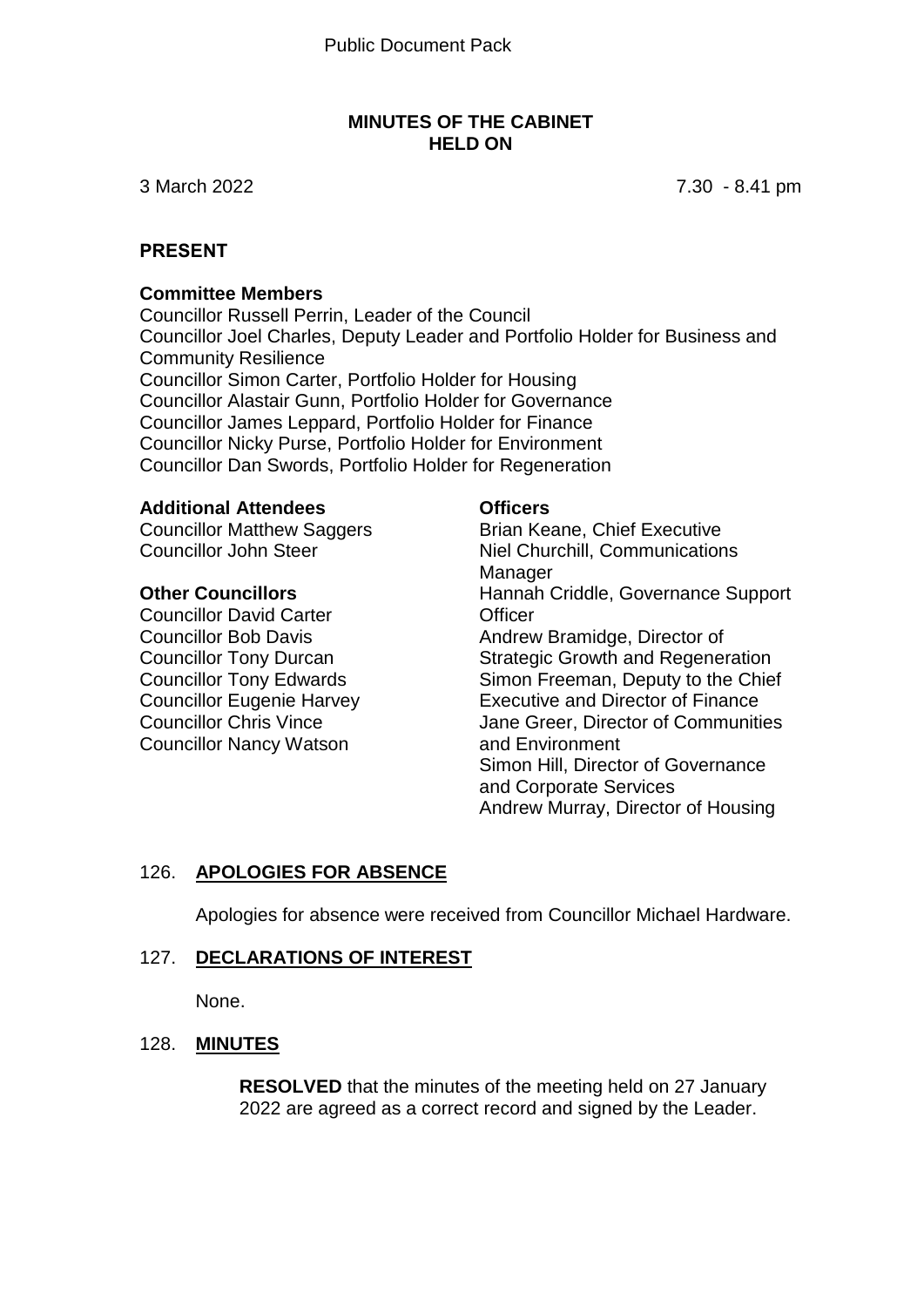# 129. **MATTERS ARISING**

None.

# 130. **WRITTEN QUESTIONS FROM THE PUBLIC**

The questions, together with the answers, are appended to the minutes.

### 131. **WRITTEN QUESTIONS FROM COUNCILLORS**

The questions, together with the answers, are appended to the minutes.

### 132. **PETITIONS**

None.

# 133. **FORWARD PLAN**

**RESOLVED** that the Forward Plan is noted.

# 134. **RECENT RELEVANT DECISIONS TAKEN BY THE LEADER, DEPUTY OR PORTFOLIO HOLDER(S)**

**RESOLVED** that the following decision be noted.

a) Portfolio Holder for Housing - 7 February 2022

# 135. **COMMUNICATIONS FROM COMMITTEES/WORKING GROUPS/PARTIES AND PANELS**

None.

# 136. **JOINT FINANCE AND PERFORMANCE REPORT, QUARTER 3 2021/22**

Cabinet received the Joint Finance and Performance Report for Quarter 3 2021/22.

Proposed by Councillor James Leppard (seconded by Councillor Simon Carter) it was:

# **RESOLVED** that Cabinet:

- **A** Noted the projected outturn position set out in sections three and four of Appendix A to this report for the third quarter (October to December) of 2021/22 as follow:
- i) A projected overspend of £952,000 representing 1.59 per cent of the gross General Fund Budget.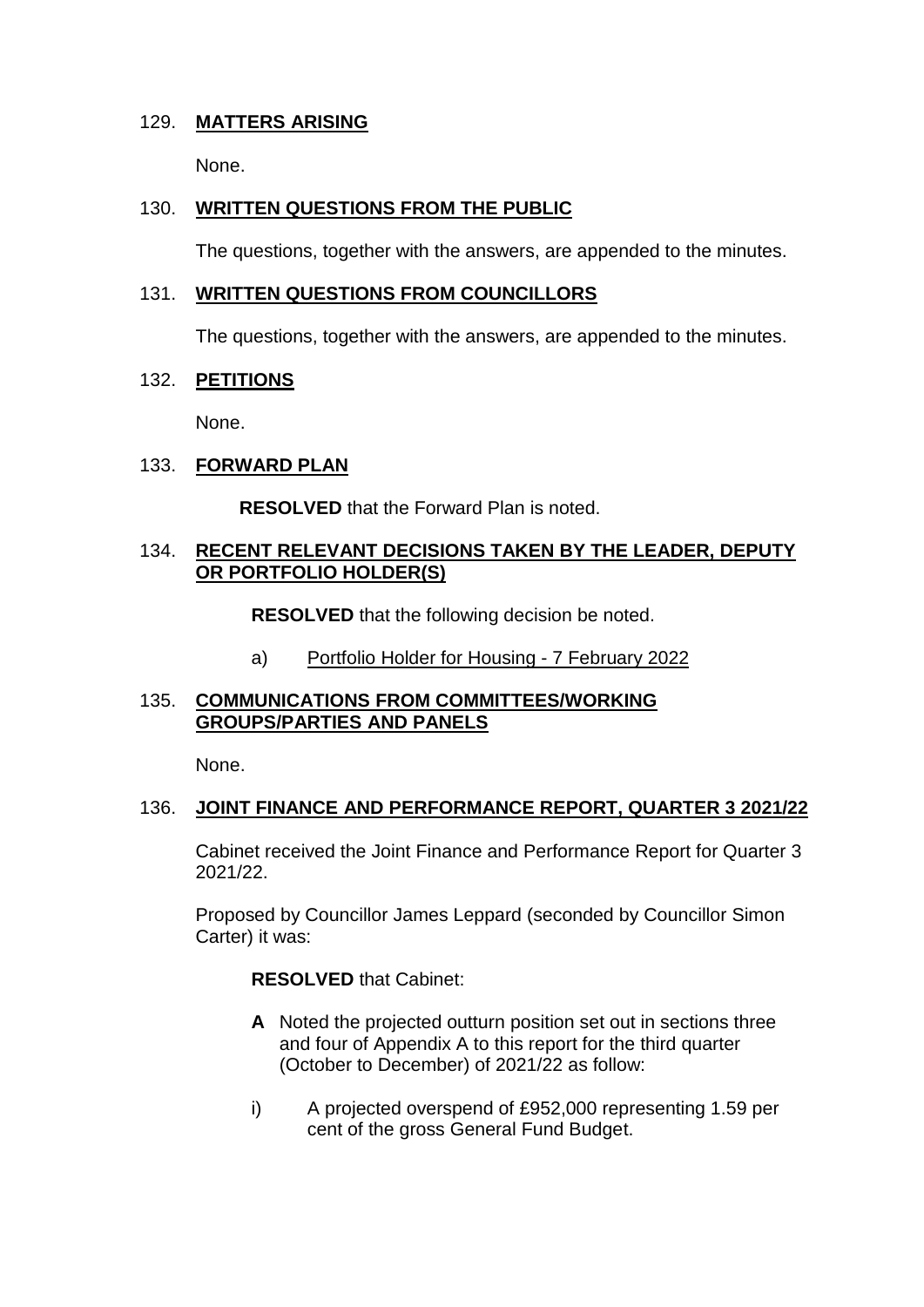ii) The Council performed on or above target for 43 out of 47 (91 per cent) of its monthly and quarterly Key Performance Indicators (KPIs); and successfully completed 21 out of 59 (36 per cent) of its service milestones.

# 137. **HOUSING REVENUE ACCOUNT, QUARTER 3 FINANCE REPORT 2021/22**

Cabinet received the Housing Revenue Account Finance Report for Quarter 3 2021/22.

Proposed by Councillor Simon Carter (seconded by Councillor James Leppard) it was:

**RESOLVED** that Cabinet noted:

- **A** The Quarter 3 Housing Revenue Account (HRA) Budget Monitoring report as set out in the following paragraphs and in Appendix 1 to the report.
- **B** That the forecast HRA general working balance as at 31 March 2022 will be £13.840 million.

# 138. **CAPITAL PROGRAMME, QUARTER 3 FINANCE REPORT 2021/22**

Cabinet received the Capital Programme Finance report for Quarter 3 2021/22.

Proposed by Councillor James Leppard (seconded by Councillor Simon Carter) it was:

# **RESOLVED** that:

- **A** Approves revised budgets at Quarter 3 as detailed below:
	- i) The current budget for the Housing Capital Programme (HCP) is £27.332 million. The forecast outturn and proposed revised budget at Quarter 3 is £20.712 million comprising; £17.618 million for the Core Housing programme and £3.094 million for New Build developments.
	- ii) The current budget for the Non Housing Capital Programme (NHCP) is £11.796million. The forecast outturn and proposed revised budget for Quarter 3 is £11.698million.
- **B** Approves the re-profiling of £6.465million in the Housing Capital programme, as detailed in Appendix A.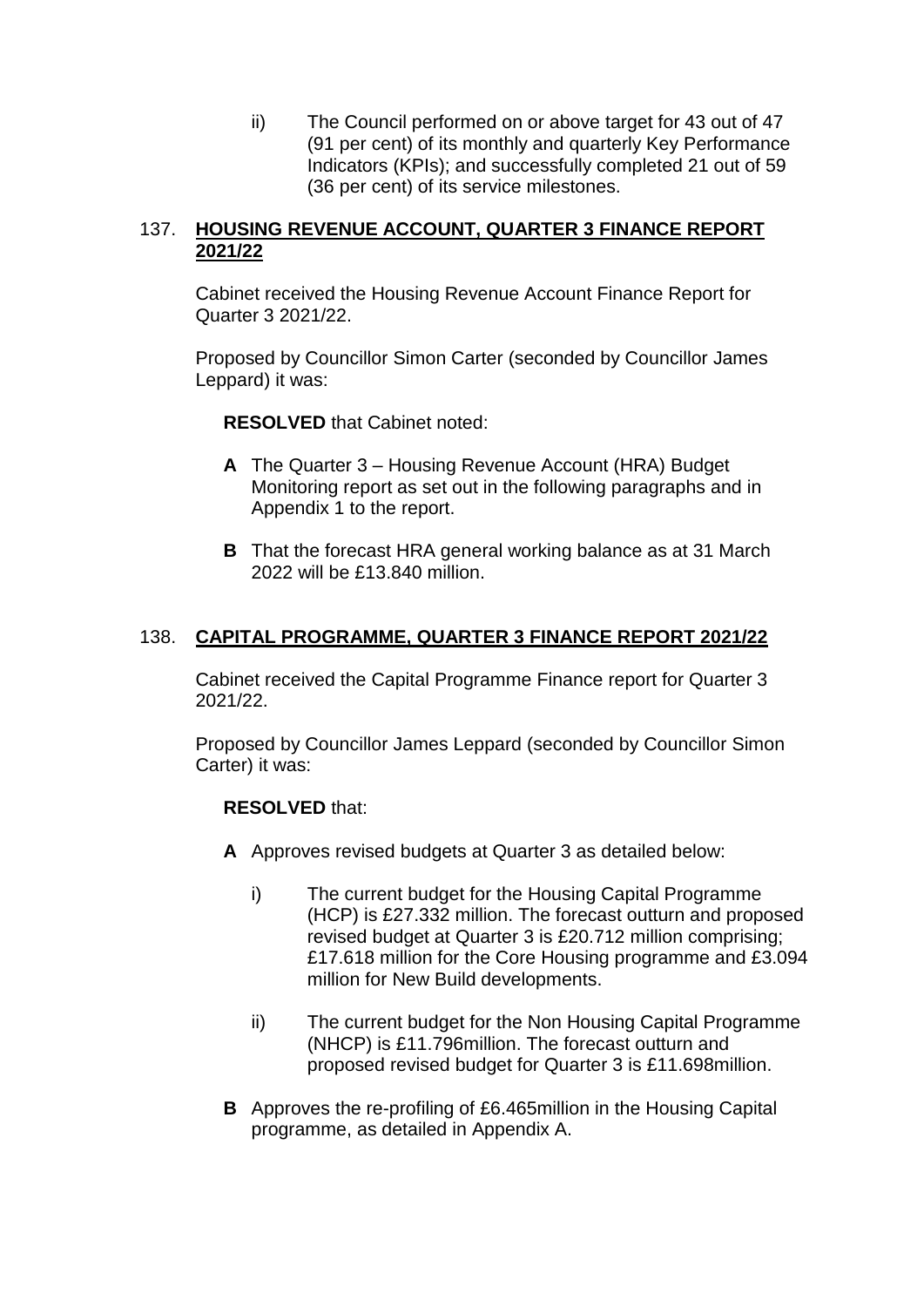- **C** Approves the re-profiling of £117,000 in the Non-Housing Capital programme, as detailed in Appendix B.
- **D** Approves the inclusion in the Non-Housing Capital Programme of £22,000 for the installation of CCTV at various underpasses throughout the town. This scheme is fully grant funded by Essex Police.

# 139. **MINUTES OF PANELS/WORKING GROUPS**

**RESOLVED** that the minutes of the following meetings are noted.

- a) Minutes of meeting Tuesday, 11 January 2022 of Harlow Local Highways Panel
- b) Minutes of meeting Thursday, 13 January 2022 of Cabinet Policy Development Working Group

# 140. **MATTERS OF URGENT BUSINESS**

a) Land at Parnell Road

The cabinet received a verbal report updating members on the unsuccessful bid to purchase land at Parnell Road authorised at the meeting on 27 January 2022 (minute 125 refers)

LEADER OF THE COUNCIL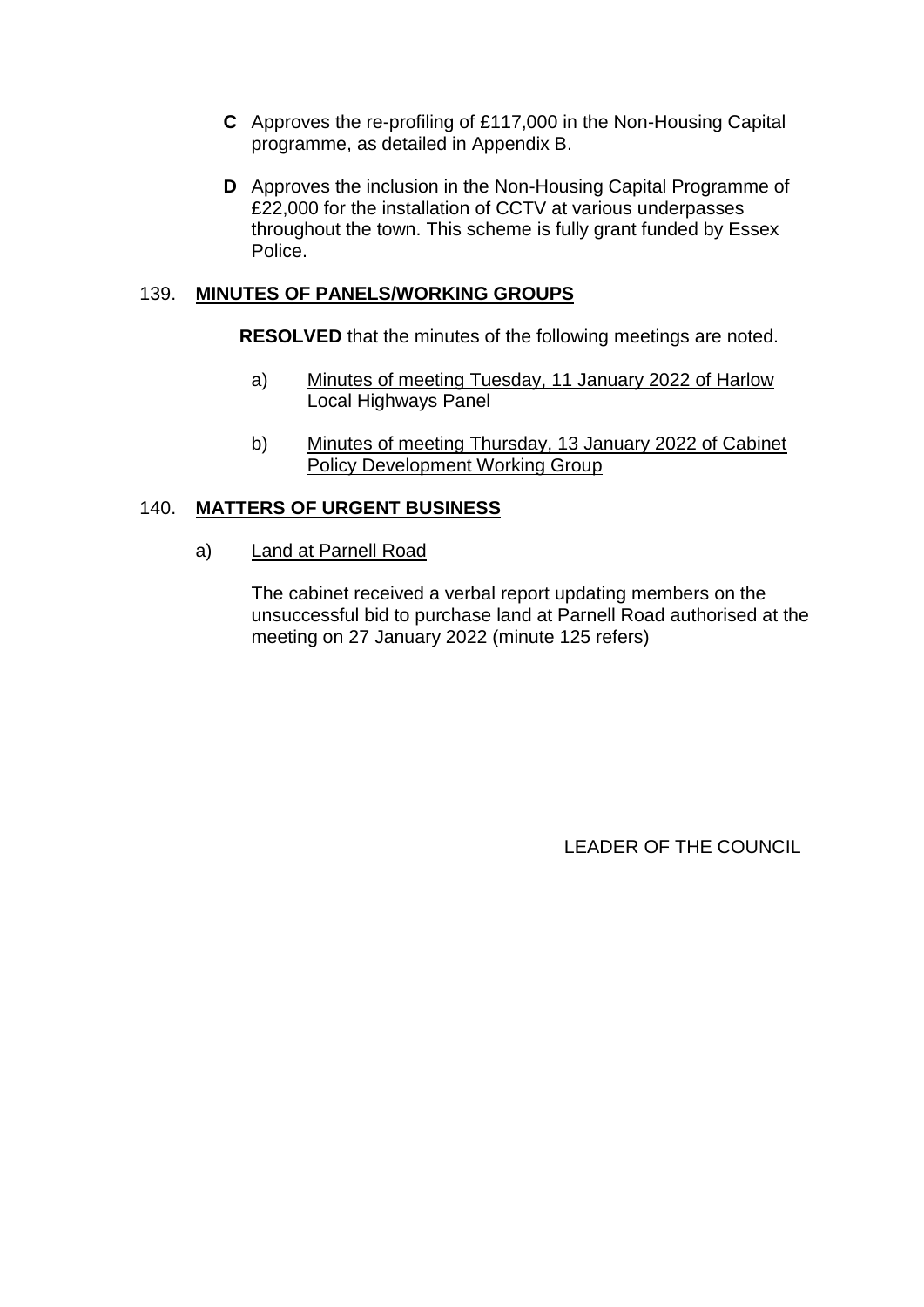# **Cabinet – 3 March 2022 Questions from the Public**

# **1 David Forman to Councillor Dan Swords (Portfolio Holder for Regeneration):**

Firstly, what are the estimated legal costs in the event of failure in appealing the judgement of Judge Leonard, handed down 7 December 2021 in the High Court of Justice Senior Courts Costs Office, which relates to the scope of costs incurred in contesting the Compulsory Purchase Order of land at London Road North currently owned by Powerrapid Ltd?

Secondly, what is the likelihood of success in this appeal of costs as indicated by Harlow Council's legal advisors in terms of percentage?

Thirdly, is the London Road North Science Park still a "viable scheme on the land currently owned by the Council" as stated in the report approved by Cabinet on 22 June 2017, reference paragraph 5 on page 130 of the reports pack, without the 10 acres of land currently owned by Powerrapid?

# **Reply from Councillor Dan Swords (Portfolio Holder for Regeneration):**

Thank you for your question, Mr Forman.

I would like to begin by emphasising the point in your last paragraph that the case you refer to dates back to June 2017 with the Order being made in October 2018.

In terms of your specific questions:

Frist, the determination of costs is still subject to a legal process and possible future court hearing, so unfortunately it is not possible to provide figures at this stage as these could only be speculation.

Second, the Council's legal advisors have not provided a percentage figure for success, however the Council is confident that there will be a substantial reduction in the costs claimed by the landowner.

Third, the development is still very much a viable scheme. This is evidenced by the fact the Council has completed three developments on the site and is at present finalising terms on a new 50,000 square foot building to commence construction later this year. Additionally, at the CPO Inquiry, Powerrpaid confirmed for the first time that they were now prepared to commence development in line with the Council's Local Development Order. Discussions on this have progressed well and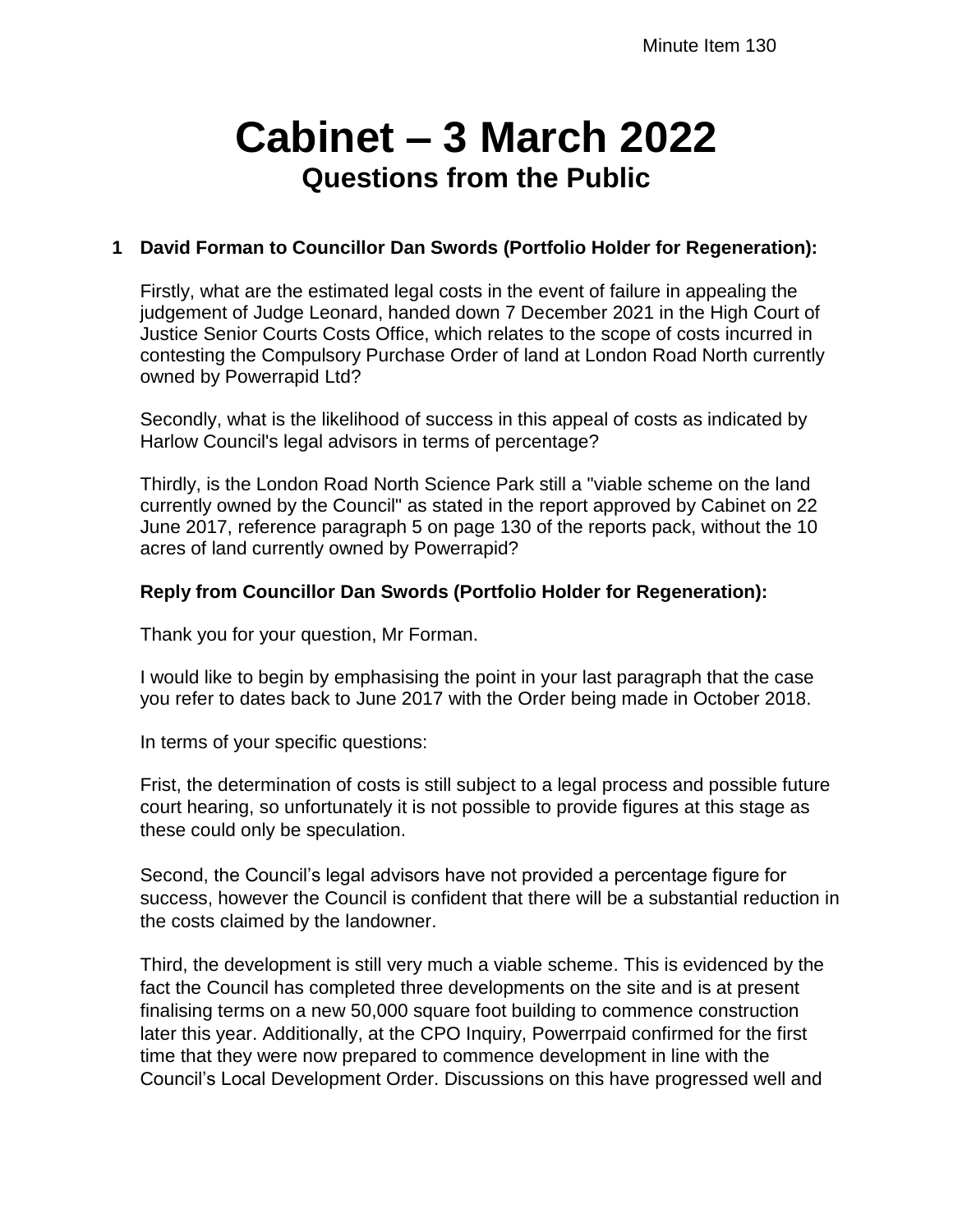we are now expecting that Powerrapid will bring forward complementary development on the site.

I hope this reassures Mr Forman both of the legal certainty he is seeking and on our commitment to delivery a fantastic Innovation Park that makes the most of our Enterprise Zone status.